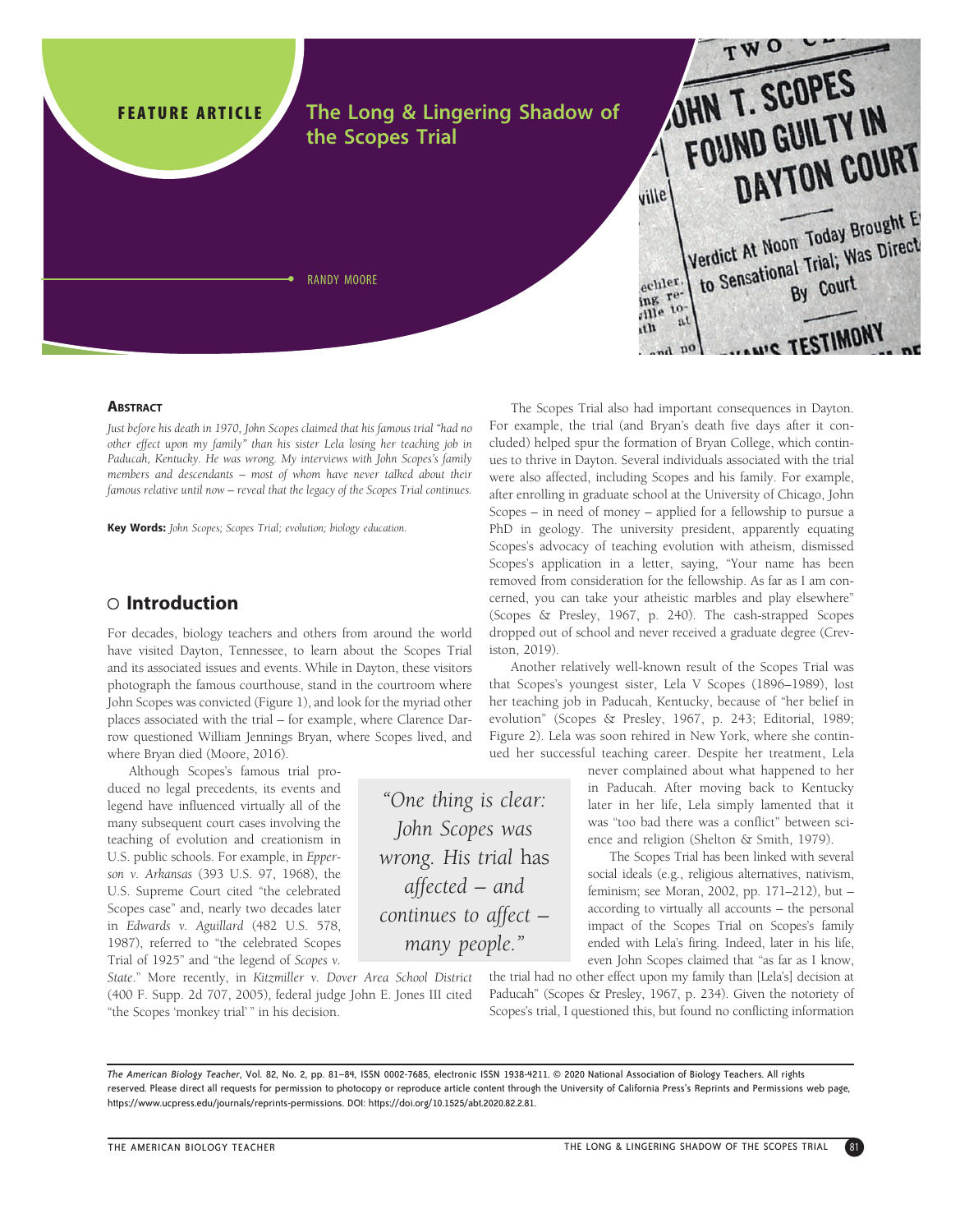

Figure 1. On Tuesday, July 21, 1925, John Scopes stood to hear the verdict at his famous trial in Dayton, Tennessee (photo courtesy of Bryan College).

in written accounts of the trial's impact on John Scopes's life after Dayton. There were mentions of what happened to Lela, but other members of John Scopes's family were never quoted or cited, and I wondered what they might say (if anything) about the impact of their famous relative's famous trial if given the opportunity to speak for themselves.

### O An Overlooked Source of Information

During the past eight years, I've visited multiple times with a variety of descendants, friends, and colleagues of John Scopes and his wife, Mildred Scopes (Moore, 2019). For most of Scopes's relatives, my questions were the first they had ever been asked about John Scopes by a researcher, and I was only the second researcher to contact John Scopes Jr. about his father's trial.

During my interviews, I heard countless stories, studied family scrapbooks, and learned much new information about John Scopes. (One of the meetings with John Scopes Jr. also coincided with a family reunion.) For the topics presented here, the stories were consistent and informative.

One thing is clear: John Scopes was wrong. His trial has affected – and continues to affect – many people. For example, when John Jr. (b. 1932) and his younger brother, William "Bill" Scopes (1936–2016), tried to join the military, their inductions were delayed (e.g., by more than seven months for John Jr.) by their father's association with Clarence Darrow and the ACLU.

Similarly, several of John Scopes's great-grandnieces today are proud of what John did in Dayton and quickly pointed out that their families "backed Uncle J.T." However, they often quickly added comments such as "His trial was never discussed much" and "It was not a good thing for our family." Great-grandniece Nancy Rose told me, "I think our disconnect with the church might have been the result of things that happened" in Dayton. Similarly, great-grandniece Lisa Rennegarbe – who first realized that her uncle



Figure 2. John Scopes's sister, Lela, was fired from her teaching job in Paducah, Kentucky, because she would not denounce her brother's views about teaching evolution.

was "a big deal" when she saw a report of his death on the evening news – admitted that the trial "was not a positive thing for our family" and that family members "just get tired of defending what Uncle J.T. did."

### What's in a Name?

Even the name "Scopes" in John's descendants has generated controversy. For example, Walter Scopes Gilliam (1916–1982), a son of Nannie Mae Scopes Gilliam (1888–1988; John Scopes's oldest sister), became a deacon in Olivet Baptist Church in Paducah, despite the fact that – according to his wife – "the name 'Scopes' caused problems in the church." The negative view of the Scopes name by some in the congregation was most evident in a hallway of the church, where pictures of all of the deacons were displayed above their full names. The only exception was Gilliam, whose name was listed simply as "Walter Gilliam" (i.e., without his middle name, Scopes, or even an "S." abbreviation). The family, and others, noticed – and knew the reason for – the church's exceptional treatment of his middle name.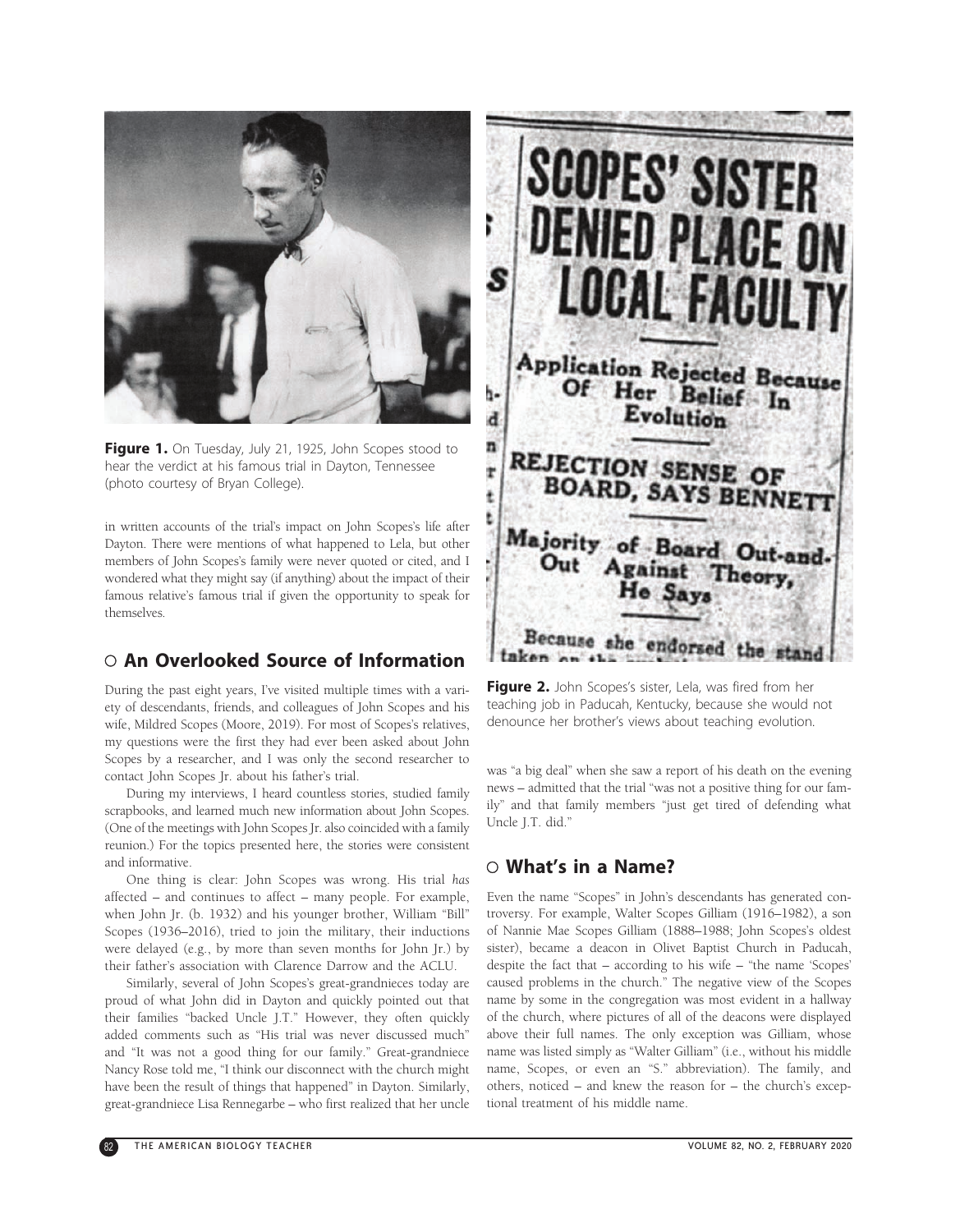Susan Brooks, John Scopes's great-grandniece and Walter Scopes Gilliam's granddaughter, attended Heath Middle School in Paducah in 1982. On the first day of school, Susan's seventh-grade teacher pulled Susan aside and told her that she was "not going to put up with any [Scopes] trouble." When Susan told her mother about the incident, her mother admitted that "your grandfather had trouble with his name his whole life."

Similarly, in the early 2000s, a great-grandniece of John Scopes (who wishes to remain anonymous) and her husband were expecting a child. They planned to continue a family tradition by using the name of one of their ancestors as their child's middle name. When a Chattanooga church learned that they were considering using "Scopes" as the child's middle name, a group of concerned church members formed a "prayer group" to pray about the issue. For several weeks, a barrage of e-mails and phone calls tried to convince the couple that including "Scopes" in their child's name would "burden" the child for its entire life and might, in fact, be ungodly. They ultimately decided not to include "Scopes" in their child's name.

Historian Adam Shapiro (2013, p. 4) noted that the Scopes Trial and the historically inaccurate (but popular) movie Inherit the Wind "cemented the name Scopes becoming a label of derision employed by those who saw evolution as an irreligious and immoral doctrine." Great-grandniece Susan Brooks, after noting "the generally negative association of the Scopes name throughout the Bible Belt," added a personal affirmation of Shapiro's conclusion when she explained that her family

simply had to adjust to the disapproval and suspicion by some in the community. Even today when the trial is discussed, it is not uncommon for family members to attempt an explanation of the distance between faith and science, or for some to begin a discussion with phrases like, "The Scopes are not atheists," as a way to remove the perceived ideological distance between us and them.

Ironically, Lela Scopes and her sister, Ethel Scopes Clark (1889–1962), later became Bill and John Jr.'s de facto parents when John and Mildred were battling alcoholism and (according to John Jr.) "pawned us off on my father's sisters" for several years. (For two of the years when the boys were living away from their parents, the boys attended the Paducah school from which Lela had been fired.) As John Jr. told me recently, "I don't know where we'd be without Lela. She saved us."

Bill and John Jr. lived with Lela and Ethel for three years, during which time Lela paid all of the boys' expenses. Later, Lela paid the college fees for both boys, as well as paying for the Paducah funeral services and tombstone for John and Mildred Scopes. Lela – whom John Jr. reveres as "the greatest person I've ever met" – also added the epitaph on her famous brother's tombstone: "A Man of Courage" (Figure 3).



Figure 3. (A) John Scopes in his home in Shreveport, Louisiana, around 1965 (photo courtesy of Jerry Tompkins). (B) John Scopes died in 1970 and is buried in Paducah, Kentucky, beneath the inscription "A Man of Courage." Today, his legendary trial continues to affect his descendants (photo by Randy Moore).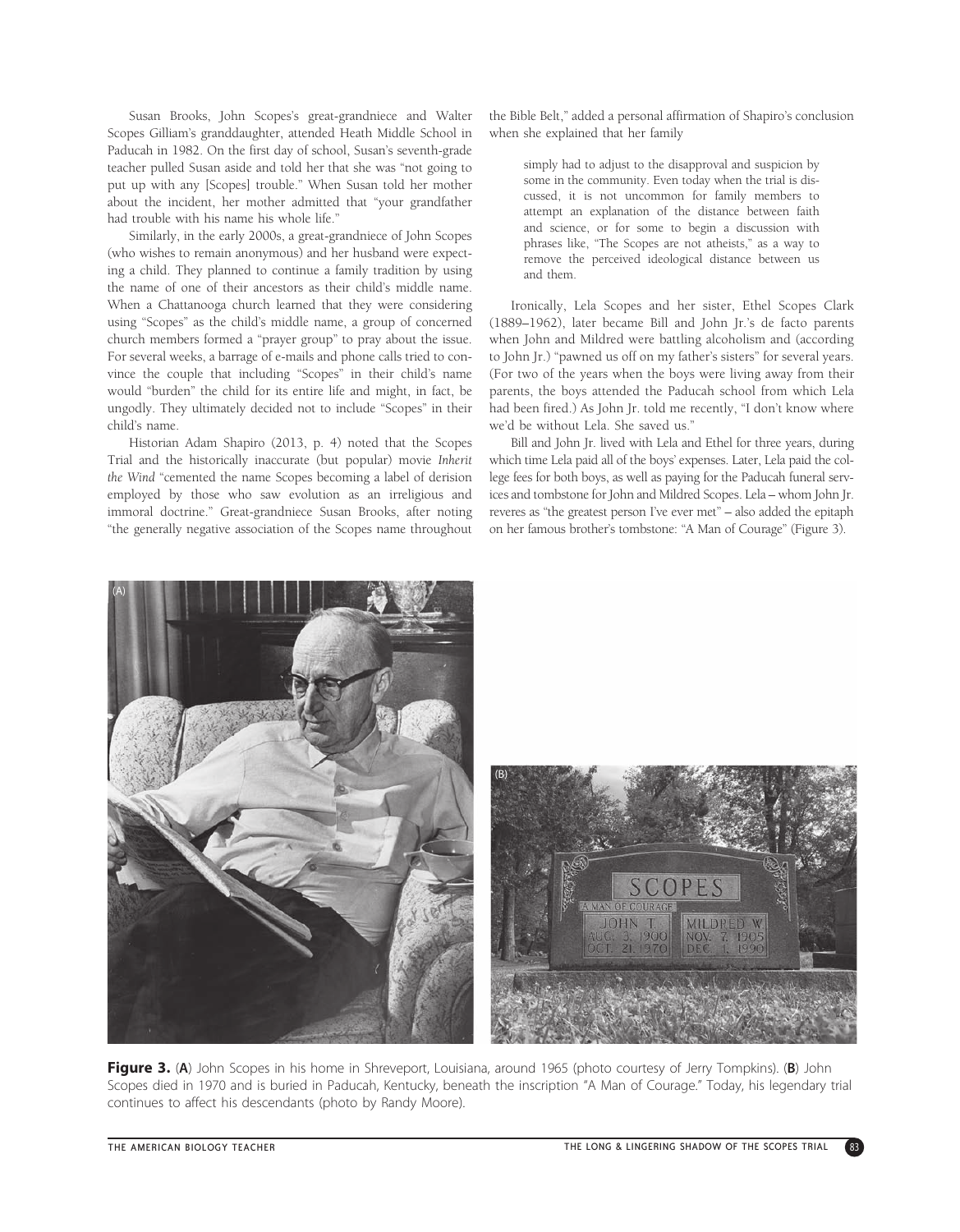### References

- Creviston, J. (2019). E-mail dated November 12, 2019, to Randy Moore from JoAnn Creviston, Office of the University Registrar, University of Chicago.
- Editorial (1989). A man (and woman) of courage: Paducah teacher shared brother's convictions on evolution. Paducah Sun (Kentucky), January 25, 1989.
- Moore, R. (2016). A Field Guide to the Scopes Trial. Dayton, TN: Rhea County Historical and Genealogical Society.
- Moore, R. (2019). Personal communications. These descendants, and the dates of my most recent meetings with them, include John Scopes Jr., a son of John Scopes, and his wife Jan, in Lafayette, Louisiana, May 12–15, 2019; William "Bill" Scopes, a son of John Scopes, and his wife Jackie, in Guntersville, Alabama, March 12–14, 2016; Jackie Scopes, John Scopes's daughter-in-law, in Guntersville, Alabama, November 19, 2016; Nancy Rose, John Scopes's great-grandniece, in Dayton, Tennessee, July 19–20, 2016; Susan Brooks, John Scopes's great-grandniece, and her husband, Chris, in Dayton, Tennessee, July 18–20, 2019; Richard Heflin, John Scopes's great-grandnephew, in Paducah, Kentucky, April 21–24, 2017; Lisa Rennegarbe, John Scopes's great-grandniece, in Bowling Green, Kentucky, June 2–5, 2019; Jeanette Gilliam Travis, John Scopes's grandniece, in Paducah, Kentucky, April 21–24, 2017. I also met several times with acquaintances of John Scopes, including Jim Presley (John Scopes's biographer) in Texarkana, Texas, on February 6, 2016; Jerry Tompkins (John Scopes's editor) in

Dayton, Tennessee, on July 19–20, 2016; and Susan Epperson (whose court case, Epperson v. Arkansas, overturned the law used to convict John Scopes in Dayton) and her husband, Jon, in Larkspur, Colorado, on November 1–2, 2018. Before and after these meetings, I also corresponded with most of these people via e-mail, telephone, and/or texts. I thank all of these friends for sharing their time, stories, and mementos with me.

- Moran, J.P. (2002). The Scopes Trial: A Brief History with Documents. New York, NY: Bedford St. Martin's.
- Scopes, J.T. & Presley, J. (1967). Center of the Storm: Memoirs of John T. Scopes. New York, NY: Holt, Rinehart and Winston.
- Shapiro, A.R. (2013). Trying Biology: The Scopes Trial, Textbooks, and the Antievolution Movement in American Schools. Chicago, IL: University of Chicago Press.
- Shelton, S. & Smith, M.A. (1979). Lela Scopes. McCracken County (Kentucky) Public Library, Digital Collections. Oral Histories—KOHC 1974–1979; Filename: 1976OH79.21- Lela Scopes.mp3; Identifier: 1976OH79.21; Recorded July 18, 1979.

RANDY MOORE is a Professor of Biology and H.T. Morse-Alumni Distinguished Teaching Professor at the University of Minnesota, Department of Biology Teaching & Learning, Minneapolis, MN 55438; e-mail: RMoore@umn.edu.

# **Affiliate Members**

**Biology Teachers Association of New Jersey (BTANJ) Colorado Biology Teachers Association (CBTA) Cleveland Regional Association of Biologists (CRABS) Connecticut Association of Biology Teachers (CTABT) Delaware Association of Biology Teachers (DABT) Empire State Association of Two-Year College Biologists (ESATYCB) Hong Kong Association of Biology Teachers (HKABT) Illinois Association of Biology Teachers (IABT) Illinois Association of Community College Biologists (IACCB) Indiana Association of Biology Teachers (IABT)**

**The National Association of Biology Teachers supports these affiliate organizations in their efforts to further biology & life science education.**

**Kansas Association of Biology Teachers (KABT) Louisiana Association of Biology Teachers (LABT) Massachusetts Association of Biology Teachers (MABT) Michigan Association of Biology Teachers (MABT) Mississippi Association of Biology Educators (MSABE) Missouri Association of Biology Teachers (MOBioTA) New York Biology Teachers Association (NYBTA) South Carolina Association of Biology Teachers (SCABT) Tennessee Association of Biology Teachers (TNABT) Texas Association of Biology Teachers (TABT) Virginia Association of Biology Teachers (VABT)**